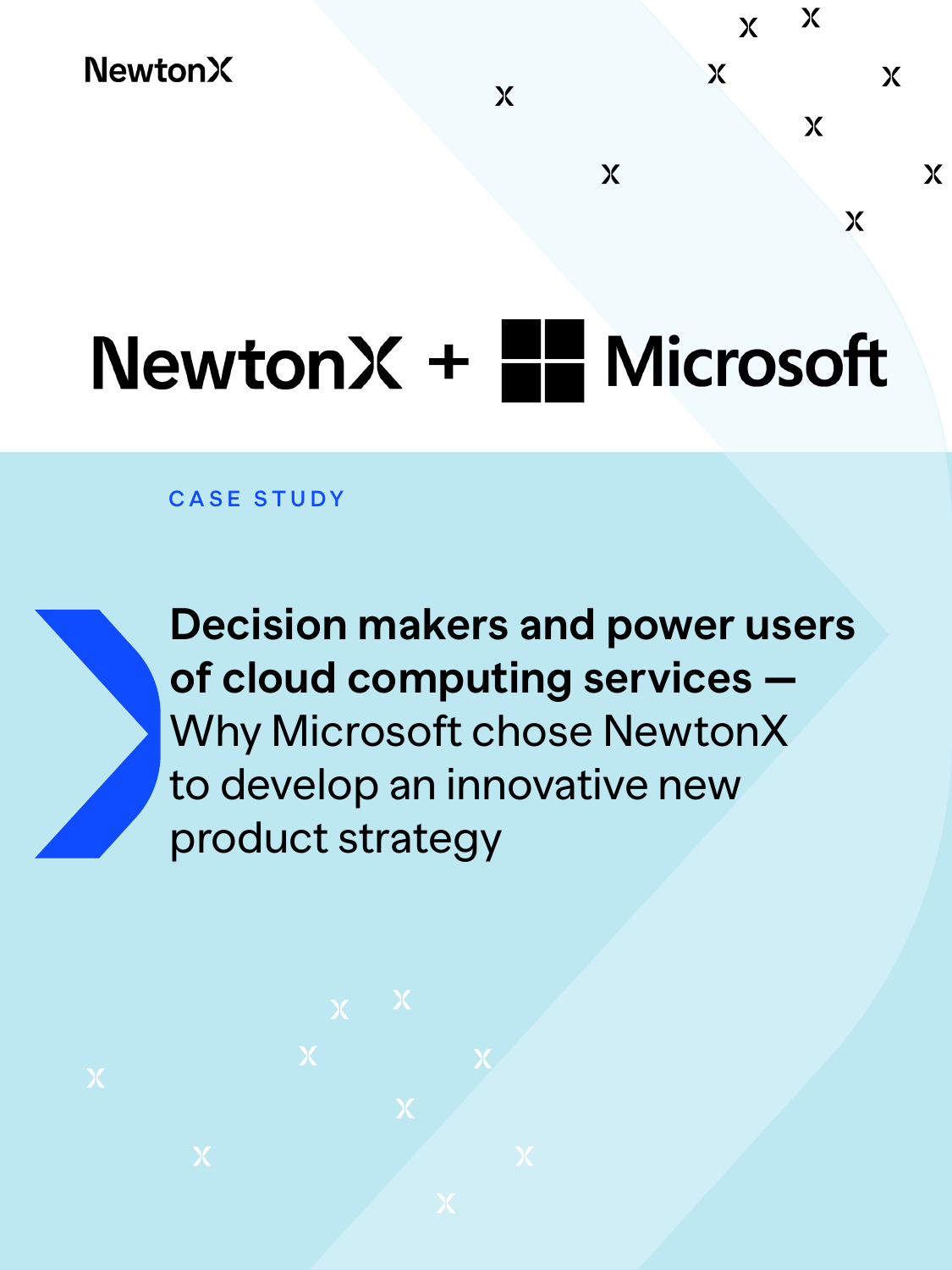## **The problem:**

Microsoft needs detailed 'voice of the customer' insights before launching an innovative new product.

Microsoft was working on the launch of a new cloud product using Azure Cloud Services. Before they invested in development, they wanted to gain insights from 'power users' people whose jobs require use of software in the space at least 25-50% of the work day and from decision makers. In particular, Microsoft wanted to get specific data points in the following areas:

- $\sum$  Competitive benchmarks what other solutions customers were using and what their feedback was for those solutions.
- Market-entry insights who to sell to and how to sell.
- Integration insights  $-$  what integrations competitors offered, and what integrations customers depended on.
- Pricing parameters.

**The solution:** 

large-scale survey.

To ensure that the results would be truly representative of the market, Microsoft requested a large quantity of data points sourced from dozens of experts.



Due to the innovative nature of the market, NewtonX recommended that Microsoft do in-depth, qualitative interviews to effectively frame the scope of the problem, and then move to a large-scale quantitative survey to provide statistically significant data points.

NewtonX delivers a mix of qualitative and quantitative

insights through one-on-one interviews and a

NewtonX began by selecting a group of 5 experts — three power users, and two decision makers — to enable Microsoft to build the framework for how experts were thinking about the market and their own needs. These qualitative, open-ended questions informed the vocabulary and approach that we took in designing the final quantitative survey, which we then deployed to 40 experts. Within the results of the large quantitative survey, there were five respondents who had outlier responses. So we honed in on them and did a qualitative deep-dive to understand their behavior.



 $\overline{\mathbf{z}}$   $\Box$  This Qual-Quant-Qual approach gave a broad overview of user and decision maker sentiment, as well as a granular look into the motivations of select sample experts. In total, NewtonX delivered the survey to 50 experts in the space — ten qualitative, one-hour interviews, and 40 quantitative surveys — in under one week.